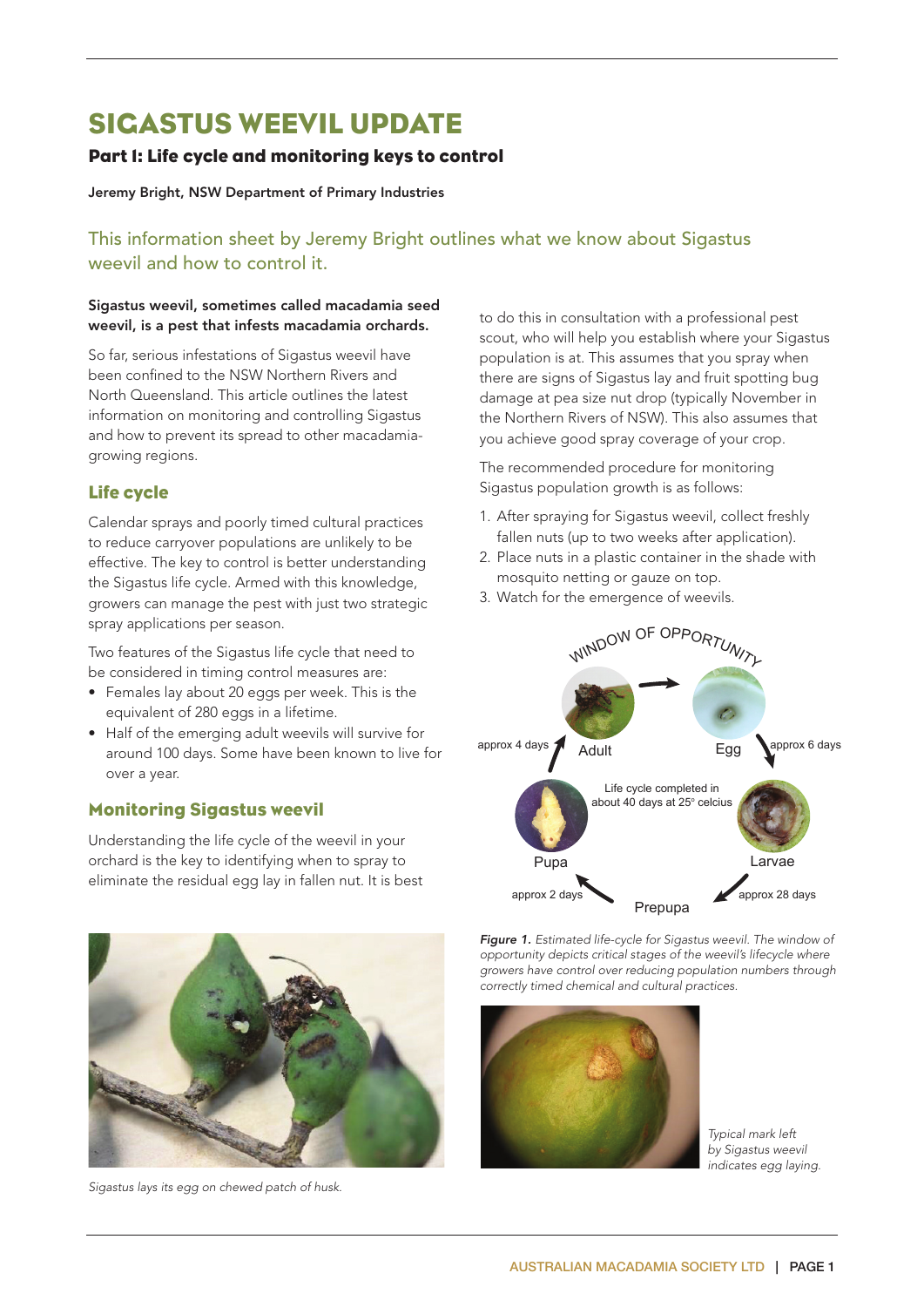4. Check the rate of emergence each day and record the proportion of weevils that hatch and how many days it takes them to develop (this proportion matches the stage of development of the pest in the orchard). When hatchings in the container reach a peak, that is, when a high percentage of the weevils emerge within a 24-hour period, this signals it is time to spray the orchard.

When you clean up the orchard is also important. Remove and destroy fallen infested nuts within two weeks of spray application.

You should then spray again about 40 days later to control any weevils that escaped the clean-up (see Figure 2). Note that this is not a prescription and that peak emergence from the lunchbox is what you should use to guide timing of the second spray.

Coverage is key for this system to work at its best. Also, note the critical time for pre-generation clean-up, preharvest clean up and spray applications.



*A lunchbox with gauze over a hole in the lid is used to monitor Sigastus weevil populations collected from the field.*

## Follow recommended control programs

The APVMA has issued a permit for acephate (PER81463) for Sigastus weevil in macadamias.

It is important that growers use acephate at a time when it is most effective against fruit spotting bug and Sigastus weevil when nuts have developed to pea size (10 mm in diameter).

Before this, it is crucial that you have completed an orchard floor clean up. Once the orchard floor is cleaned and spray applied, it will be about 40 days until the next spray is required (note that this is not a prescription and that peak emergence from the lunchbox is what you should use to guide timing of the second spray). After this time, the shell has hardened and the weevil can no longer enter the shell.

### Always monitor

The window of opportunity to control Sigastus will change from season to season so it is crucial to monitor and collect populations.

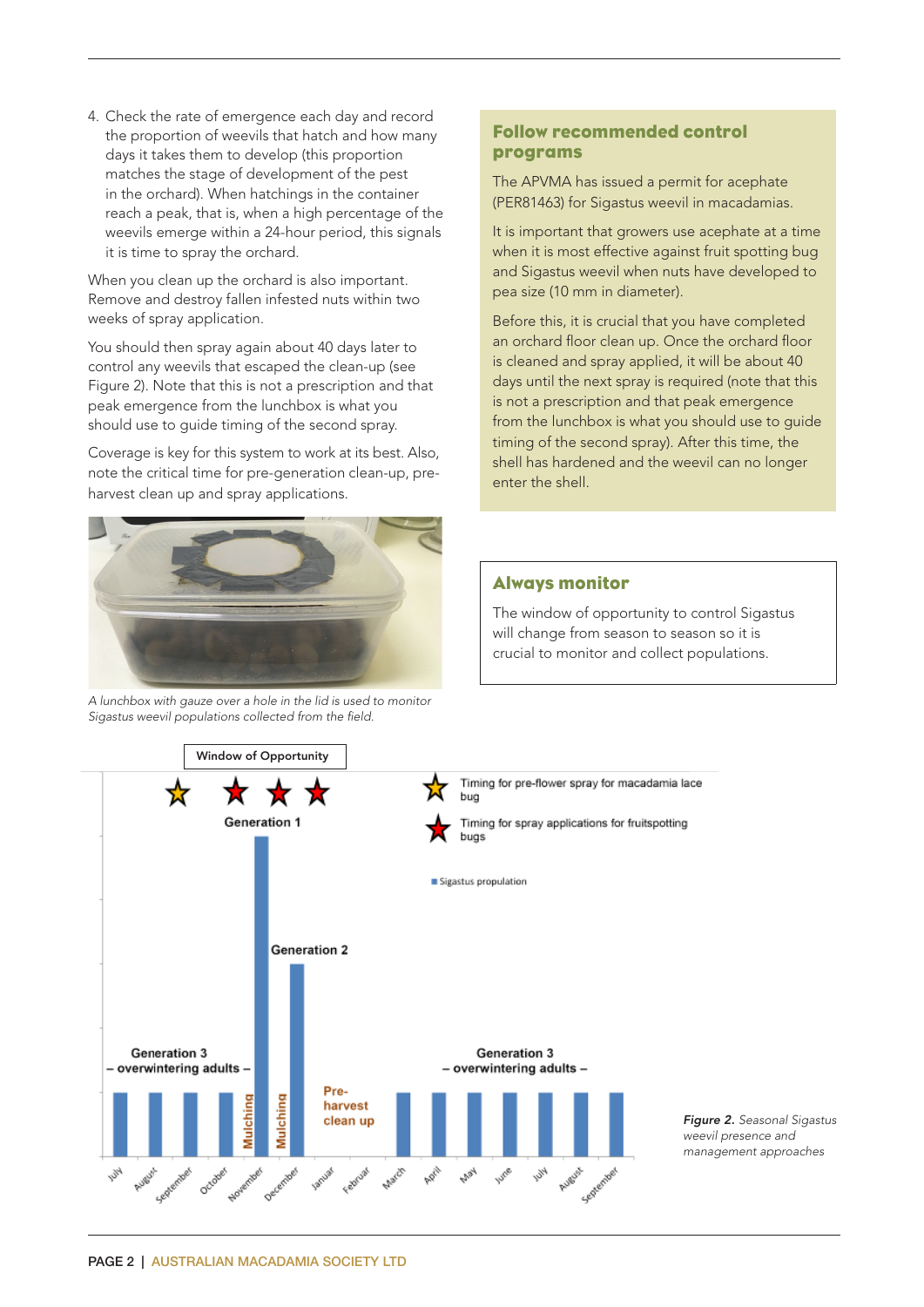# SIGASTUS WEEVIL UPDATE

# Part 2: Orchard management for Sigastus weevil

An integrated approach to Sigastus weevil control is the most effective way to manage the pest in the long term. The timely use of cultural controls to minimise the population at the beginning of the season can reduce the reliance on chemicals at a later stage. Also important is knowing the key factors that contribute to high Sigastus populations. At least five have been identified, as follows:

- 1. Out-of-season flowering and nut set
- 2. Inadequate spray coverage
- 3. Neglected orchards
- 4. Poor management of orchard floor
- 5. Alternate host (not yet known).

While growers do not have control over some aspects of these factors, it is important to identify and put into place actions that can help reduce the potential for high Sigastus populations developing. Key actions are as follows:

### Factor. Out-of-season flowering and nut set (limited control)

Sigastus weevil populations appear to become high when flowering season is extended, resulting in out-ofseason nut set. Small, soft shell, out-of-season nuts allow the weevil to lay its eggs and build up in numbers. Continual out-of-season flowering can create a very high base population of Sigastus weevil.

While growers have limited control over lace bugs, they can help by reducing out-of-season flower and not allowing nut to reach the minimal 10 mm for Sigastus larvae development.

## Factor. Inadequate spray coverage (can control)

Gowers have total control over ensuring that spray coverage and application and rates are adequate by doing the following:

- calibrating your sprayer annually
- slowing down when applying chemicals
- timing your spray for maximum impact.

Coverage is essential in that it will eliminate adult populations and stop egg laying. It is then a matter of removing and/or destroying fallen nut to significantly reduce pressure for the season. Remember it is about population reduction as elimination is almost impossible.



*Sigastus larvae and pupae overwintering in nuts.*

## Factor. Neglected orchards (limited control)

While you have control over managing your own orchard to reduce the potential for Sigastus numbers to build up, you don't over neighbouring ones, which might be neglected. Neglected orchards are breeding grounds for weevil. While the crop is there for the weevil, there is no reason for it to move into neighbouring orchards, however, when the crop is limited the weevil will migrate to other areas to sustain reproduction, and this could include your orchard.

Ideally growers should talk to their neighbours about the neglected orchard and perhaps come up with a solution such as removing trees.

Again, in this case lace bug help by reducing out-ofseason flower and not allowing nut to reach minimal 10 mm for Sigastus larvae development.

## Factor. Poor management of orchard floor (can control)

This is where we need to trust the life cycle chart. After spraying, it is important that you remove and destroy fallen nut. This will significantly reduce population pressure. If your spray coverage is good you will only need to do this twice, after each time you spray for Sigastus weevil (see Figure 2).

Remember that 100% clean up of the orchard floor is rarely achievable so the idea is to reduce the population to reduce the damage.

## Factor. Alternate host (no control as none know yet)

An alternate host has not yet been identified. Work is continuing on developing biological controls for this pest.